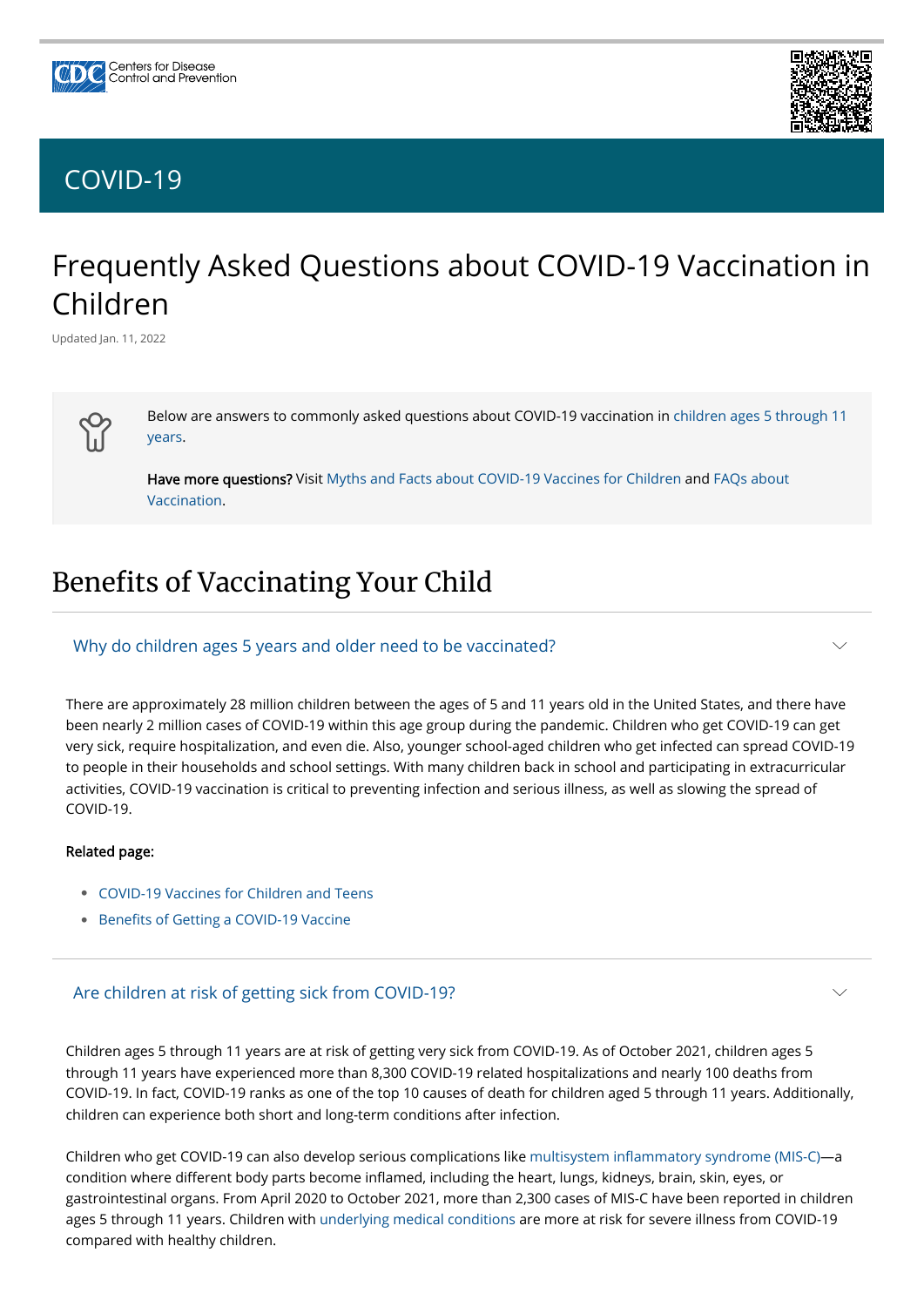• [COVID-19 Pediatric Data](https://covid.cdc.gov/covid-data-tracker/#pediatric-data)

# Safety of COVID-19 Vaccination for Children

Yes. The vaccines are safe for children in this age group. Clinical trials were conducted with thousands of children and no serious safety concerns were identified.

Before recommending COVID-19 vaccination for children, scientists conducted clinical trials. The FDA gave the Pfizer-BioNTech COVID-19 vaccine emergency authorization to use in children ages 5 through 15 years old and full approval to [use in people ages 16 years and older. Learn more about the process of developing, authorizing, and approving COVID-19](https://www.cdc.gov/coronavirus/2019-ncov/vaccines/distributing/steps-ensure-safety.html) vaccines.

- [Developing COVID-19 Vaccines](https://www.cdc.gov/coronavirus/2019-ncov/vaccines/distributing/steps-ensure-safety.html)
- [Possible Side Effects](https://www.cdc.gov/coronavirus/2019-ncov/vaccines/expect/after.html) •

Based on data from the clinical trial, children may have some [side effects](https://www.cdc.gov/coronavirus/2019-ncov/vaccines/expect/after.html) from COVID-19 vaccination, which are similar to what adults have experienced and the side effects that many children experience after routine vaccination. These side effects are normal signs that their body is building protection and may affect your child's ability to do daily activities, but they should go away in a few days. Some children will not have side effects. Serious side effects are rare but may occur.

None of the vaccines contain eggs, gelatin, latex, or preservatives. All COVID-19 vaccines are free from metals such as iron, nickel, cobalt, lithium, and rare earth alloys. They are also free from manufactured products such as microelectronics, electrodes, carbon nanotubes, or nanowire semiconductors.

### Is there a fertility or developmental concern with vaccinating children before they reach puberty?  $~\vee~$

#### The benefits of COVID-19 vaccination outweigh the known and potential risks.

#### Related pages:

### Are COVID-19 vaccines safe for children ages 5 through 11 years?

The COVID-19 vaccines currently available for adults, adolescents, and children contain active ingredients as well as inactive ingredients and vary by manufacturer. To learn more about the ingredients in authorized COVID-19 vaccines, see

- [Pfizer-BioNTech COVID-19 Vaccine Overview and Safety](https://www.cdc.gov/coronavirus/2019-ncov/vaccines/different-vaccines/Pfizer-BioNTech.html)
- [Moderna COVID-19 Vaccine Overview and Safety](https://www.cdc.gov/coronavirus/2019-ncov/vaccines/different-vaccines/Moderna.html)
- [Johnson & Johnson's Janssen COVID-19 Vaccine Overview and Safety](https://www.cdc.gov/coronavirus/2019-ncov/vaccines/different-vaccines/Janssen.html)
- [Ingredients Included in COVID-19 Vaccines](https://www.cdc.gov/vaccines/covid-19/clinical-considerations/covid-19-vaccines-us.html#Appendix-C)

 $\smile$ 

 $\vee$ 

### What are the ingredients in the COVID-19 vaccines?

No. There is no evidence that any vaccines, including COVID-19 vaccines, can cause female or male fertility problems. There is no evidence that vaccine ingredients or antibodies developed following COVID-19 vaccination will cause any problems with becoming pregnant. Similarly, there is no evidence that the COVID-19 vaccine affects puberty.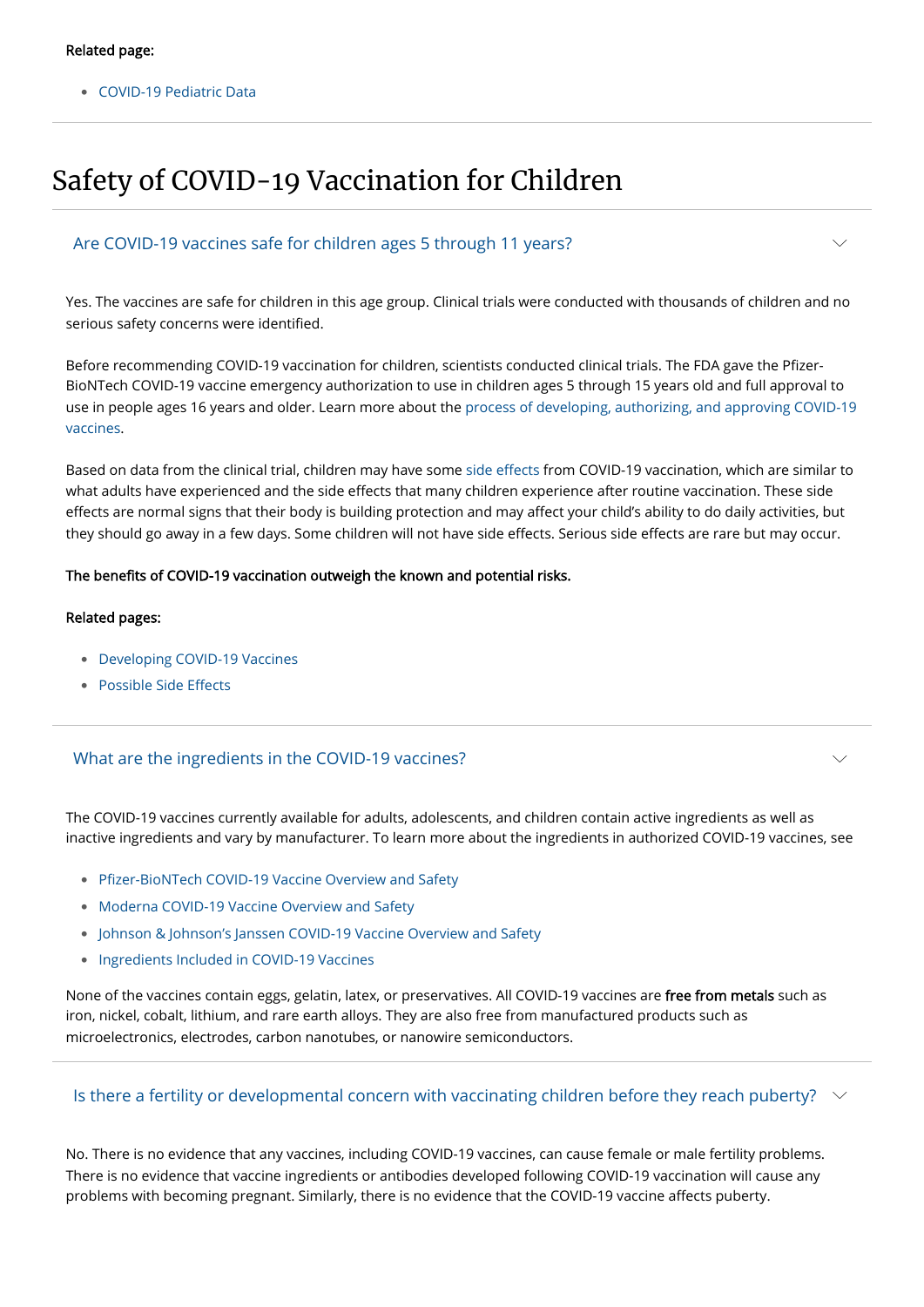Professional medical organizations serving people of reproductive age, including adolescents, emphasize that there is no evidence that COVID-19 vaccination causes a loss of fertility. These organizations also recommend COVID-19 vaccination for both men and women who want to have a baby in the future.

Related page:

The benefits of COVID-19 vaccination outweigh the known and potential risks. Rare cases of [myocarditis](https://www.cdc.gov/coronavirus/2019-ncov/vaccines/safety/myocarditis.html) (inflammation of the heart muscle) and [pericarditis](https://www.cdc.gov/coronavirus/2019-ncov/vaccines/safety/myocarditis.html) (inflammation of the outer lining of the heart) in adolescents and young adults have been reported more often after getting the second dose than after the first dose of either the Pfizer-BioNTech or Moderna COVID-19 vaccines. These reactions are rare; in one study, the risk of myocarditis after the second dose of Pfizer-BioNTech in the week following vaccination was around 54 cases per million doses administered to males ages 12 through 17 years. In general, adolescents ages 12 through 17 years have a higher risk for myocarditis than children ages 5 through 11 years. Therefore, we are not sure if the cases of myocarditis that occurred after COVID-19 vaccination in adolescents will predict the cases that could occur in children after COVID-19 vaccination.

### Are there concerns about myocarditis or pericarditis after vaccination in children?

COVID-19 vaccines have undergone – and will continue to undergo – the most intensive safety monitoring in U.S. history. CDC and FDA are using new and established safety monitoring systems. Parents and caregivers can register and enroll their child in [v-safe,](https://www.cdc.gov/coronavirus/2019-ncov/vaccines/safety/vsafe.html) a free and easy-to-use smartphone-based app. V-safe allows them to report how their child is feeling in the days and weeks after vaccination. Additionally, patients, caregivers, and vaccine providers can report serious health events occurring after vaccination to the [Vaccine Adverse Event Reporting System](https://www.cdc.gov/coronavirus/2019-ncov/vaccines/safety/vaers.html) (VAERS). CDC and FDA review VAERS data to identify potential safety concerns.

#### Related page:

• [Ensuring COVID-19 Vaccine Safety in the US](https://www.cdc.gov/coronavirus/2019-ncov/vaccines/safety.html)

### How will vaccine safety be monitored in this age group?

Children can get a COVID-19 vaccine and other vaccines, including a [flu vaccine,](https://www.cdc.gov/flu/season/faq-flu-season-2021-2022.htm#Getting-a-Flu-Vaccine-During-the-COVID-19-Pandemic) at the same visit. Studies have shown that side effects after getting vaccinated are generally the same when COVID-19 vaccines are given alone or with the flu vaccine.

#### Related page:

[Coadministration of COVID-19 Vaccines with Other Vaccines](https://www.cdc.gov/vaccines/covid-19/clinical-considerations/covid-19-vaccines-us.html#Coadministration) •

### Is it safe to get a COVID-19 vaccine at the same time as other vaccines, like flu?

# Getting Children Vaccinated

Everyone ages 12 years and older should get a COVID-19 booster shot. Currently a booster shot is not recommended for children younger than 12 years of age. Learn more about [booster shots.](https://www.cdc.gov/coronavirus/2019-ncov/vaccines/booster-shot.html)

Should children get a booster dose of the COVID-19 vaccine?

 $\smile$ 

 $\vee$ 

 $\smile$ 

 $\smile$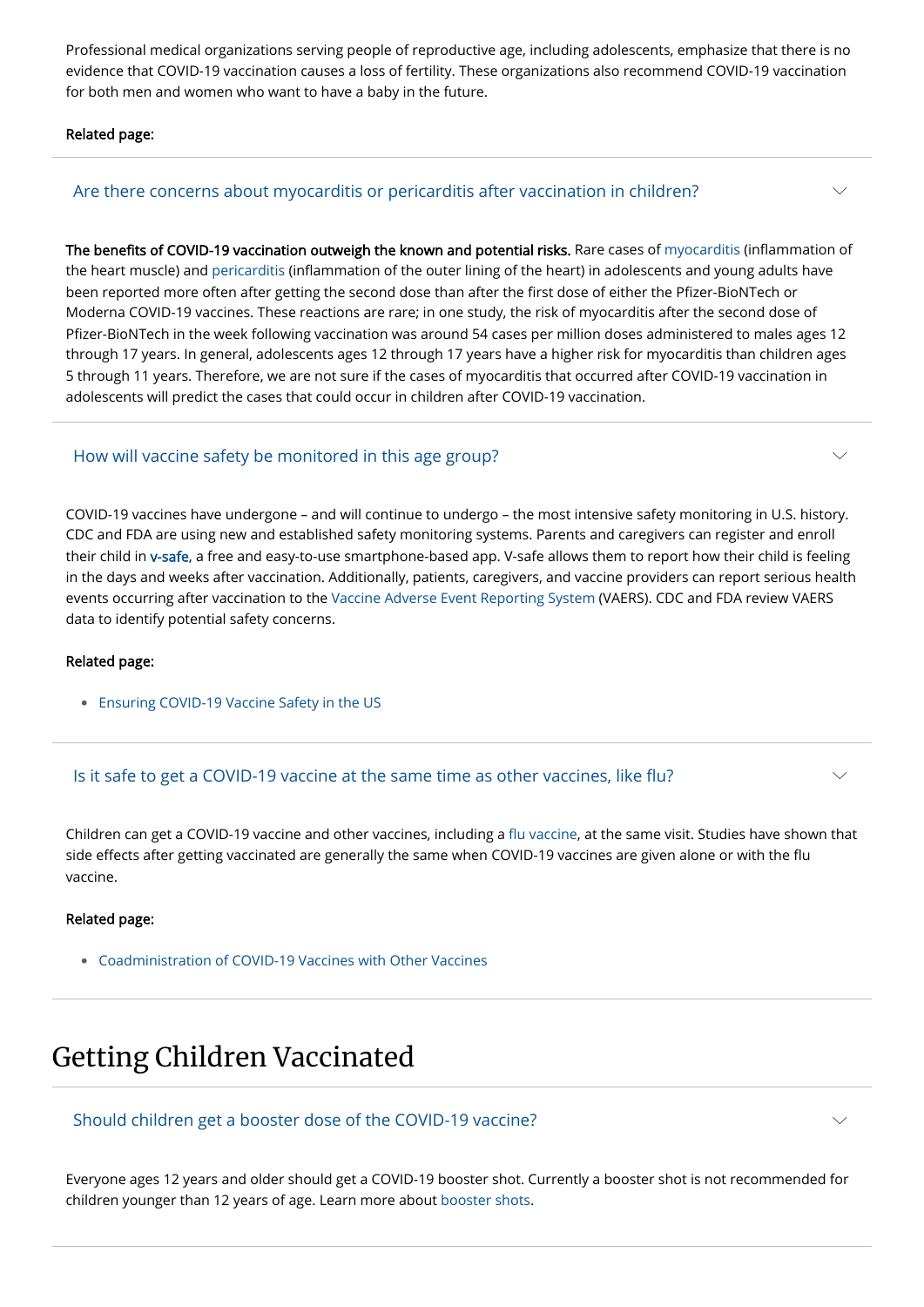Unlike many medications, vaccine dosages are based on age at the time of vaccination and not size or weight. If a child turns from 11 to 12 years of age in between their first and second dose, the second dose should be the Pfizer-BioNTech vaccine for people 12 years and older. However, if the child receives the Pfizer-BioNTech COVID-19 vaccine for children ages 5 through 11 for their second dose, they do not need to repeat the dose.

# How does COVID-19 vaccine dosage work for children? What should a parent do if a child will turn  $~\vee~$ 12 years of age in between the first and second doses?

Parents and caregivers can use [vaccines.gov](https://www.vaccines.gov/) to find doctor's offices, local pharmacies, healthcare clinics, and local health departments where the COVID-19 vaccine for children ages 5 through 11 years is available. This free resource provides accurate and up-to-date information about vaccination services in your area. You can also text your ZIP code to 438829, or call 1-800-232-0233 to find locations near you in the U.S. Many school systems are hosting school-based vaccination clinics—check with your child's school to see if a clinic is planned.

#### Does a parent or guardian have to give consent before a child can receive a COVID-19 vaccine?  $\searrow$

## Where can I get a COVID-19 vaccine for my child?

There is no federal legal requirement for a parent, guardian, or caregiver to consent for COVID-19 or any other vaccination. However, this does not mean that consent is not required for select age groups. State or local laws and policies, as well as vaccine provider policies, around minor consent for vaccination have existed for a long time and will also apply to COVID-19 vaccination of children.

Is the Pfizer-BioNTech COVID-19 vaccine for children ages 5 through 11 years the same one that's  $~\vee~$ given to adolescents and adults?

[For information on caregiver consent for COVID-19 vaccination for youth experiencing homelessness, visit COVID-19](https://www.cdc.gov/coronavirus/2019-ncov/community/homeless-shelters/vaccine-faqs.html) Vaccination for People Experiencing Homelessness: Frequently Asked Questions.

Yes, COVID-19 vaccines are available for everyone [at no cost,](https://www.cdc.gov/coronavirus/2019-ncov/vaccines/no-cost.html) including the Pfizer-BioNTech vaccine for children ages 5 through 11 years. COVID-19 vaccines will continue to be given to all eligible people living in the United States, regardless of insurance or immigration status. While a vaccination site may ask to see your health insurance card, it is not required for your child to receive a vaccine.

### Are COVID-19 vaccines for children free?

Yes, all vaccine recipients, including children ages 5 through 11 years, will receive a [CDC vaccination card](https://www.cdc.gov/coronavirus/2019-ncov/vaccines/vaccination-card.html) upon initial vaccination. Parents should take a photo of the card and then keep it in a safe place.

 $\smile$ 

 $\smile$ 

 $\vee$ 

### Will children younger than 12 receive a vaccine card?

# Pfizer-BioNTech COVID-19 Vaccine for Children

Children ages 5 through 11 years receive an age-appropriate dose of the Pfizer-BioNTech vaccine.